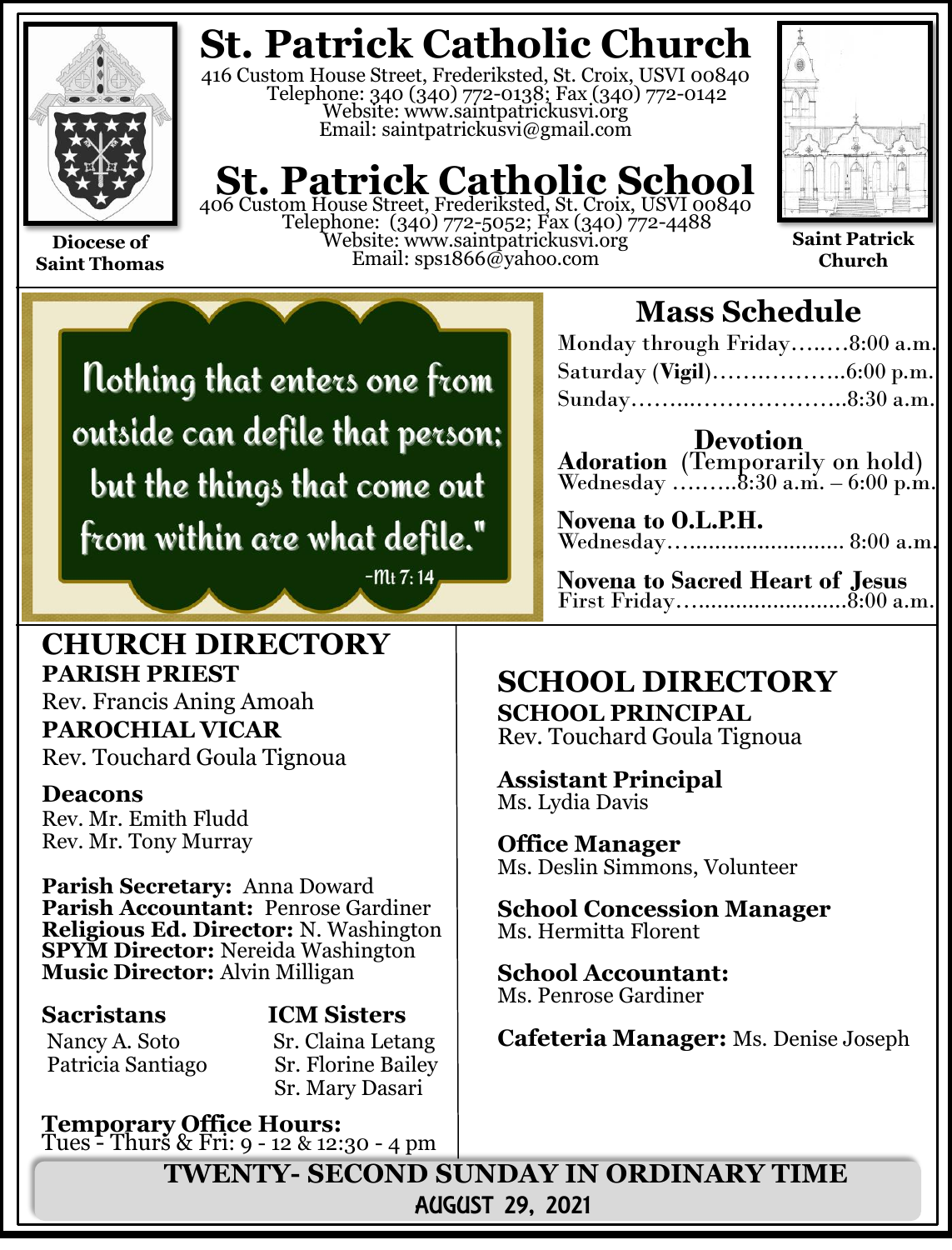# **TWENTY-SECOND SUNDAY IN ORDINARY TIME AUGUST 29, 2021**

# **MASS INTENTIONS**

| whapp have been to the                                                                             | <b>OF THE WEEK</b>                   |                       |
|----------------------------------------------------------------------------------------------------|--------------------------------------|-----------------------|
| <b>SATURDAY, August 28</b>                                                                         |                                      |                       |
| 6:00 PM. - Patricia Santiago, Birthday Blessings/Duval family                                      | <b>SUNDAY:</b>                       | Dt 4: 1-2,6-8         |
|                                                                                                    |                                      | Jas 1:17-18,21-22,27  |
| <b>SUNDAY, August 29</b>                                                                           |                                      | Mk 7: 1-8,14-15,21-23 |
| 8:30 AM. + Josephine Joseph, Death Anniversary/Natalie                                             |                                      |                       |
| McIntosh                                                                                           | <b>MONDAY:</b>                       | 1Thes 4:13-18         |
| MONDAY, August 30,                                                                                 |                                      | Lk 4:16-30            |
| 8:00 AM. - Fr. Boniface Blanchard, God's Blessings, Guidance                                       |                                      |                       |
| & Protection/ St. Patrick Prayer Group                                                             | <b>TUESDAY:</b>                      | 1Thes 5:1-6,9-11      |
|                                                                                                    |                                      | Lk 4:31-37            |
| TUESDAY, August 31,                                                                                |                                      |                       |
| 8:00 AM. - Violet Bass, Birthday Blessings/Violet Bass                                             | <b>WEDNESDAY:</b>                    | Col 1:1-8             |
|                                                                                                    | <b>World Day of Prayer</b>           | Lk 4:38-44            |
| WEDNESDAY, September 01,                                                                           | care of Creation                     |                       |
| 8:00 AM. + Lena Shulterbrandt & Ann E. Abramson, Repose of<br>Soul, St. Patrick Alumni Association |                                      |                       |
| THURSDAY, September 02,                                                                            | <b>THURSDAY</b>                      | Col 1:9-14            |
| 8:00 AM. - Edna I. Abramson, Birthday Blessings and Good                                           |                                      | Lk 5:1-11             |
| Health/Vilma C. Johnson                                                                            |                                      |                       |
| FRIDAY, September 03,                                                                              | <b>FRIDAY</b>                        | Col 1:15-20           |
| 8:00 AM. + Alphonso & Sylvia Franklin, Repose of Soul/                                             | <b>Saint Gregory the Great, Pope</b> | Lk 5:33-39            |
| St. Patrick Alumni Association                                                                     | & doctor of the Church               |                       |
| SATURDAY, September 04,                                                                            |                                      |                       |
| 6:00 PM - Ann Doute' & Chelsea Taylor, Birthday Blessings/                                         | SATURDAY:                            | Col 1:21-23           |
| Family                                                                                             | <b>BVM</b>                           | Lk 6:1-5              |
|                                                                                                    |                                      |                       |

## *PRAY FOR THE SICK & SHUT-INS*

#### *Please pray that they may find comfort and healing in Christ.*

Steve Alexander, Olivia Anger, Nicholas Andrew, Marilyn Bailey, Eric Belcher, George Bondieumaitre, Debra Bruce, Virginia Burke, Fred Calvillo, William Carino, Ninon Gussman Carr, Norma Carillo, Paulette Christopher, Victorino Cruz, Matthew Donelley, Anna D'Souza, Norma Dyer, Harold Fisher, Sr. Kimberly Fludd, Johnetta Goodloe, Sarah Gordon, Dr. Amy Hardin, Enis Hilaire, Urla Isaac, Lidia Jiminez, , Eleanor Johnson, Alma John, Ann Joseph, Electra Joseph, Rose Joseph, Edwin Josiah, Jeannie Krigger, T'Agho Lopez, Chamarla Louis, Felina Artigo, Gwendolyn Lucas, Kathleen Smith-Maccow, Marla Matthew, Carlos Matus, Luz Melendez, Beverly Nesbitt, Bevon Nicholas, Marilyn Nicks, Ann Parris, Fr. Simon Peter, Geralda Pickering, Michelle Gibbs Riviere, Carmen Russell, Henrietta Sandy, Jose Manuel Santana, Martha Lena St. Juste, Eric Thomas, Juan Valentin, , Vincent Urgent, Inez Walker, Deacon Oliver Washington, Ann Weikel, Inez Williams, Simeon Williams, Curtis Williams, Joseph Wilson, Ingerborg McIntosh, William Lang, Anita Pulpul & Kemit Lewis, Noel Lercana & Bertille Samuel, Lewis Eugene, & Vilma C. Johnson, Fanny Andrews Clarke, Kesha Tatum.

*(Please call the Church Office to add or remove names to/from this list Church)*

### **MASS ATTENDANCE – AUGUST 21 & 22, 2021**

**Saturday** 6:00pm Holy Mass 35 **Sunday** 8:30am Holy Mass 76. Total 111

### **Preserve the Past Campaign in Progress**

Our Church restoration project is in progress and your contribution is still welcome. Please call the church office or contact a minister of hospitality for the contribution envelope.

#### **SECOND COLLECTION FOR T MONTH OF AUGUST 2021**

**SCRIPTURE READINGS** 

School Support……….……… August 01 Maintenance Fund….………August 07-08 Capital Improvements……….August 14-15 Property Insurance………… August 21-22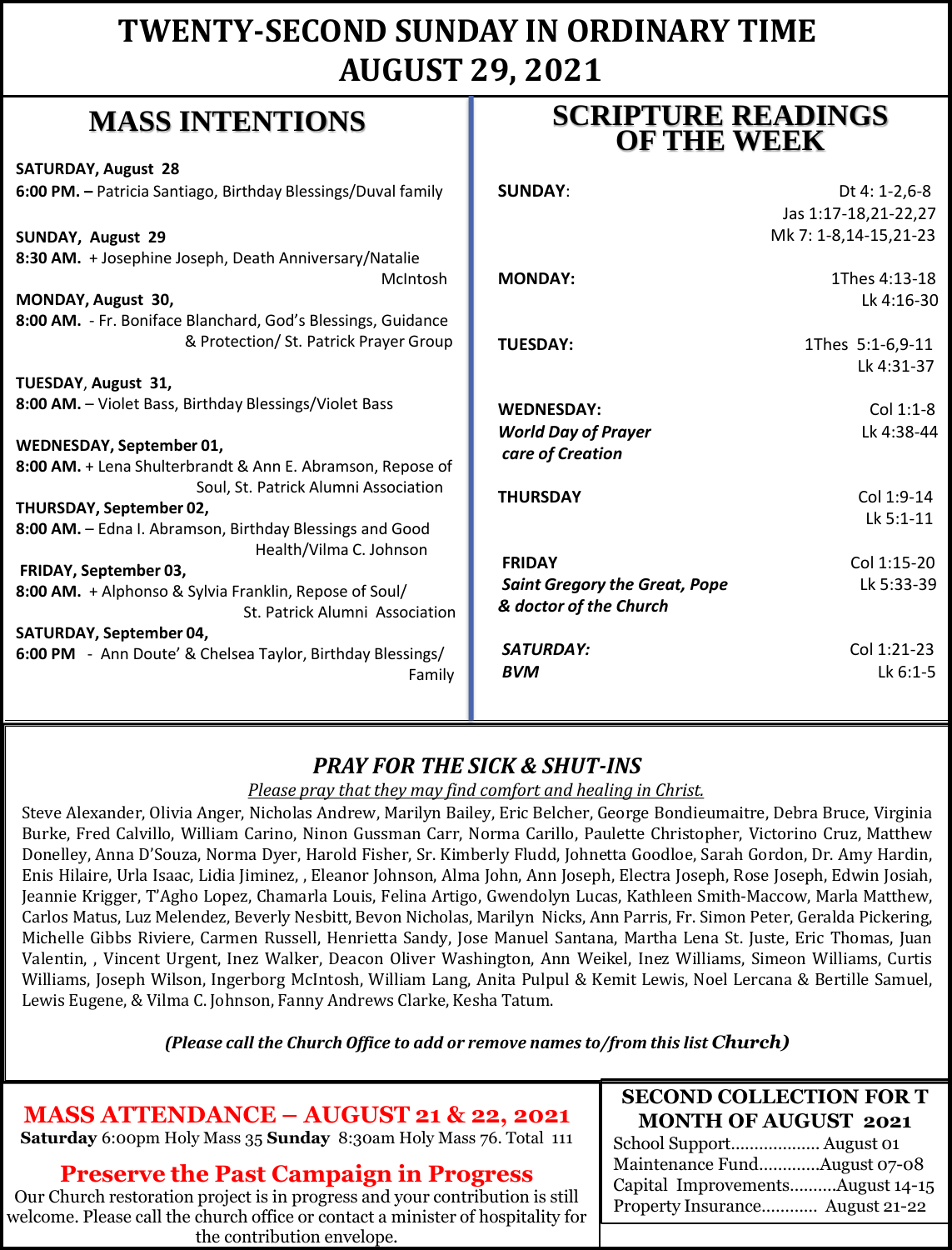# Announcements



#### **Seven Days Sanctuary Lamp Devotion**

The Sanctuary Lamp which burns in the Sanctuary of our church, the reminder of the Lord's Presence in the Most Holy Eucharist, will burn from August 29 to September  $4<sup>th</sup>$ , For Beverly Fervier, God's Blessings & Protection. requested by the Family.

#### **Hurricane Protection**

As we are in the middle of the Hurricane Season, let us continue to pray for God's Mercy and Protection for these Virgin Islands, the Caribbean and the United States.

#### **Registration for CCD Classes**

Registration for CCD classes for the 2021-2022 Catechetical year. Registration forms are available at the rear of the Church. We are also recruiting New Volunteer Teachers & Aides for our CCD program. Please contact Nereida Washington, the CCD Director, (340) 277-5535 or call the church office at (340) 772-0138.

#### **2021 Christmas Raffle Books**

The drawing date for our Raffle is just a few months away. Please remember to turn in you sold books. Books are still available at the rear of the Church every weekend after Holy Masses. This is the only major fundraiser for our parochial school. We rely on your support for its success

#### **St. Joseph Church Concert**.

St. Joseph Church Concert which was scheduled for Sunday, August 29, 2021, has been postpone due to the increase in the COVID virus and restrictions from Department of Health. A new date and time will be announced at a later date, Thank you.

# **Sacrament of Baptism** Parish Information

Fourth Sunday of each month. Please register your children at the Church Office. Present a copy of the child(ren) birth certificate(s). Classes for parents & godparents are on the 1st, 2<sup>nd</sup> and 3<sup>rd</sup> Tuesday from 6:00 p.m. until 7:00 p.m. each month.

#### **Sacrament of Marriage**

Please make arrangements with parish priest 6 months before your wedding.

#### **Confraternity of Christian Doctrine (CCD) Classes**

Classes are held every Sunday during the school year and begin with attendance and instruction in the classroom at 8:30 a.m. followed by Mass at 10:00 a.m.

#### **Rite of Christian Initiation of Adults (RCIA) Classes**

RCIA is the journey of faith by which interested persons become members of the Roman Catholic Church. The program instructs adults to enter into full communion with the Catholic Church through Baptism and/or Confirmation and Holy Communion. To register, please call the church office at (340) 772-0138.

#### **Sacrament of Penance**

Confession is the sacrament that allows us to admit our faults and develop humility, but the most profound part is we get to experience Christ's gift of mercy.

Weekdays……………….…………….... 15 min. before Holy Mass Weekends………………………………. 30 min. before Holy Mass

#### **Funerals**

All funeral services begin at 10:30 a.m. Viewings at 9:30 am. No funerals are held on weekends. Arrangements must be made with the Church before funeral arrangements with the funeral home.

#### **Sacrament of the Anointing of the Sick**

Please call the rectory at (340) 772-0138 whenever a family member or friend is seriously ill or hospitalized.

#### **Parish Registration**

Parishioners who are 18 years and older are invited to register at the Church Office as well as become active and contributing members. We would like to maintain an upto-date listing of all St. Patrick parishioners. Registration also helps in providing quick services for the request and proof of miscellaneous church letters for individuals, Baptism, Confirmation, etc.

**Bulletin announcements must be submitted to the Church Office by Wednesday at noon**